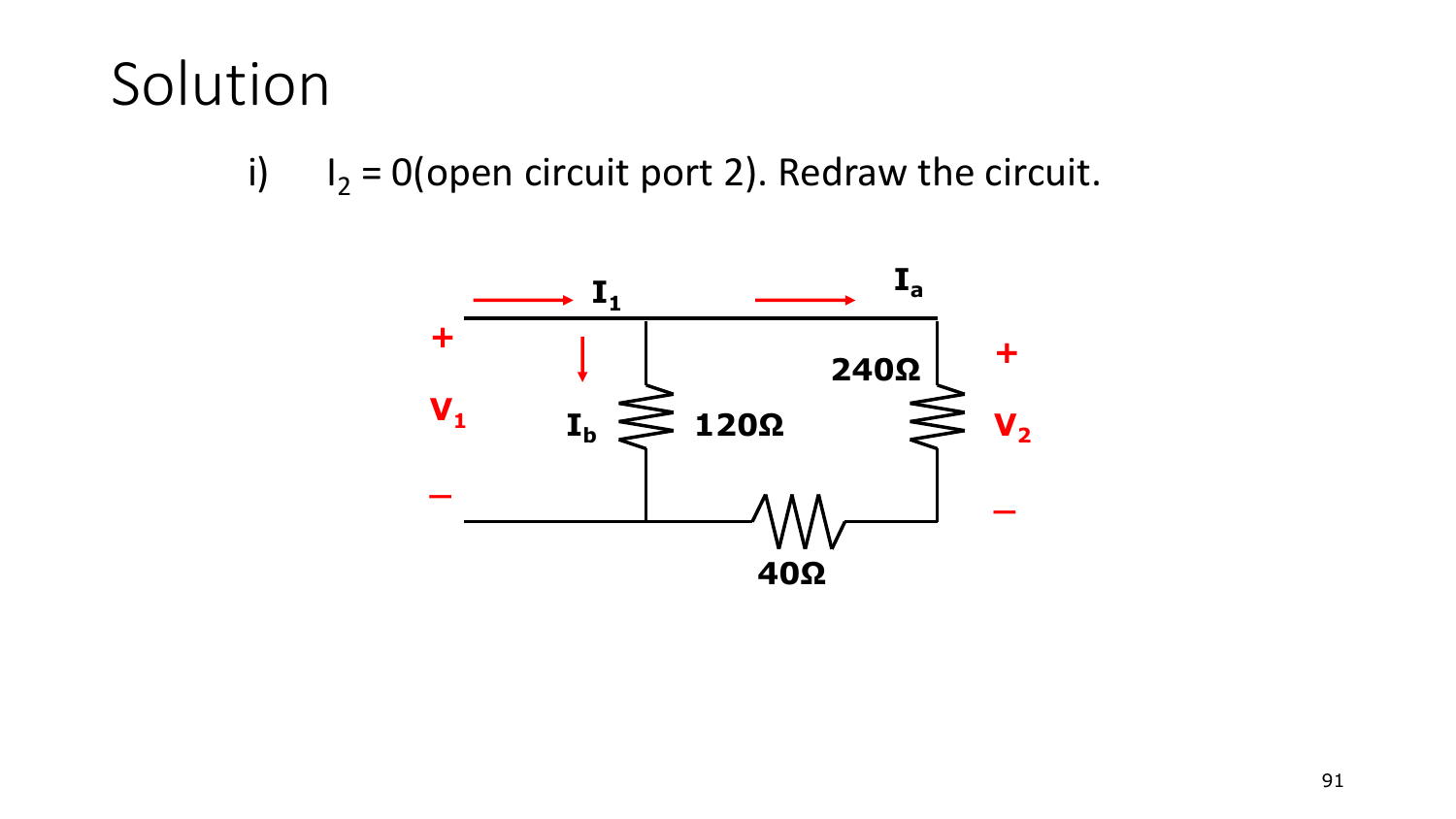$$
V_1 = 120I_b \dots (1)
$$
\n
$$
V_2 = 240I_a \dots (3)
$$
\n
$$
I_b = \frac{280}{400}I_1 \dots (2)
$$
\n
$$
I_a = \frac{120}{400}I_1 \dots (4)
$$
\n
$$
= \frac{120}{400}I_1 \dots (4)
$$
\n
$$
= \frac{120}{400}I_1 \dots (4)
$$
\n
$$
= \frac{120}{400}I_1 \dots (4)
$$
\n
$$
= \frac{120}{400}I_1 \dots (4)
$$
\n
$$
= \frac{120}{400}I_1 \dots (4)
$$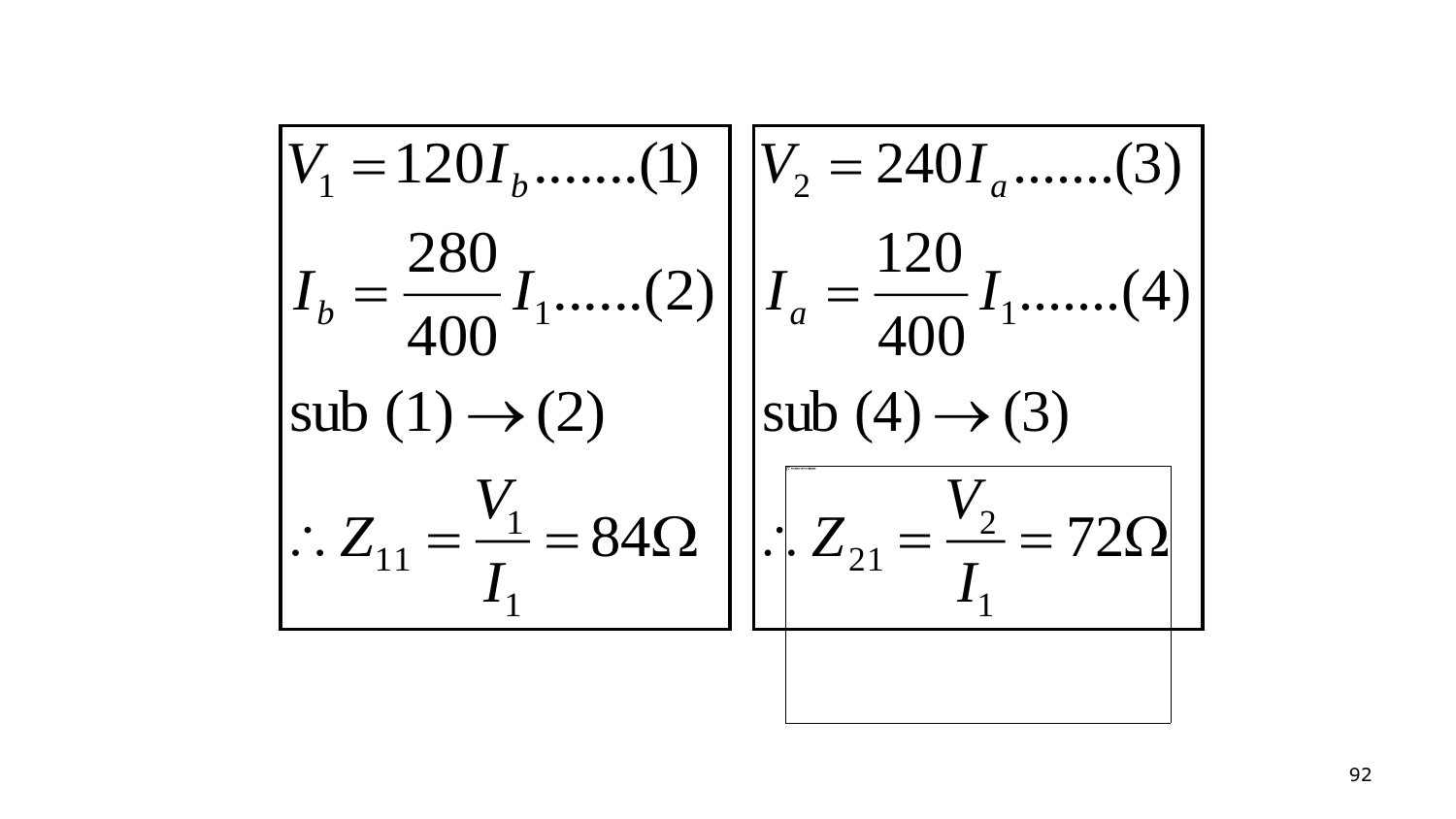ii)  $I_1 = 0$  (open circuit port 1). Redraw the circuit.

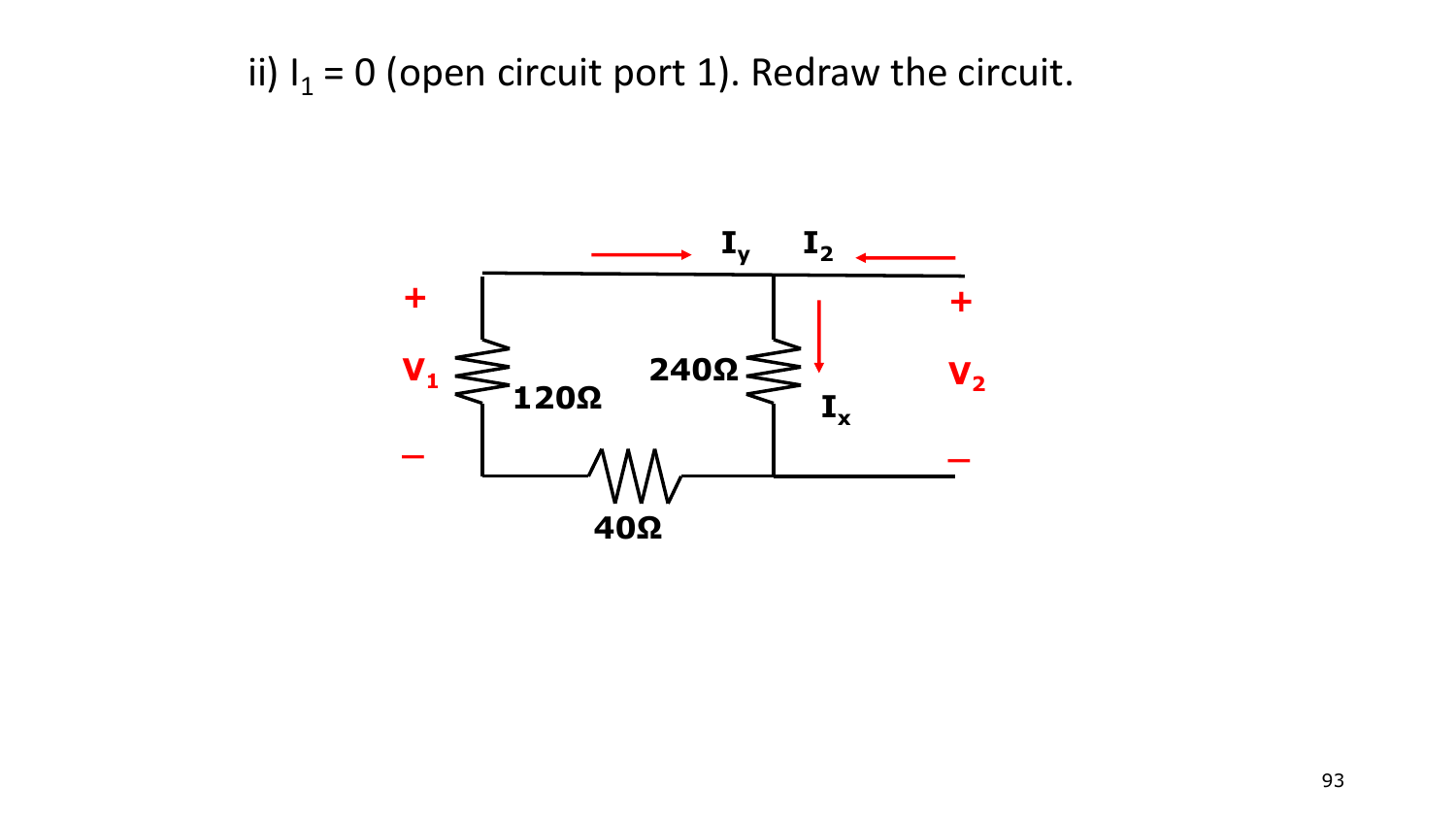$$
V_2 = 240I_x \dots (1)
$$
  
\n
$$
I_x = \frac{160}{400} I_2 \dots (2)
$$
  
\nsub (1) \rightarrow (2)  
\n
$$
\therefore Z_{22} = \frac{V_2}{I_2} = 96\Omega
$$

$$
V_1 = 120I_y \dots (3)
$$
  
\n
$$
I_y = \frac{240}{400} I_2 \dots (4)
$$
  
\nsub (4) \rightarrow (3)  
\n
$$
\therefore Z_{12} = \frac{V_1}{I_2} = 72 \Omega
$$

In matrix form:

$$
\begin{bmatrix} Z \end{bmatrix} = \begin{bmatrix} 84 & 72 \\ 72 & 96 \end{bmatrix}
$$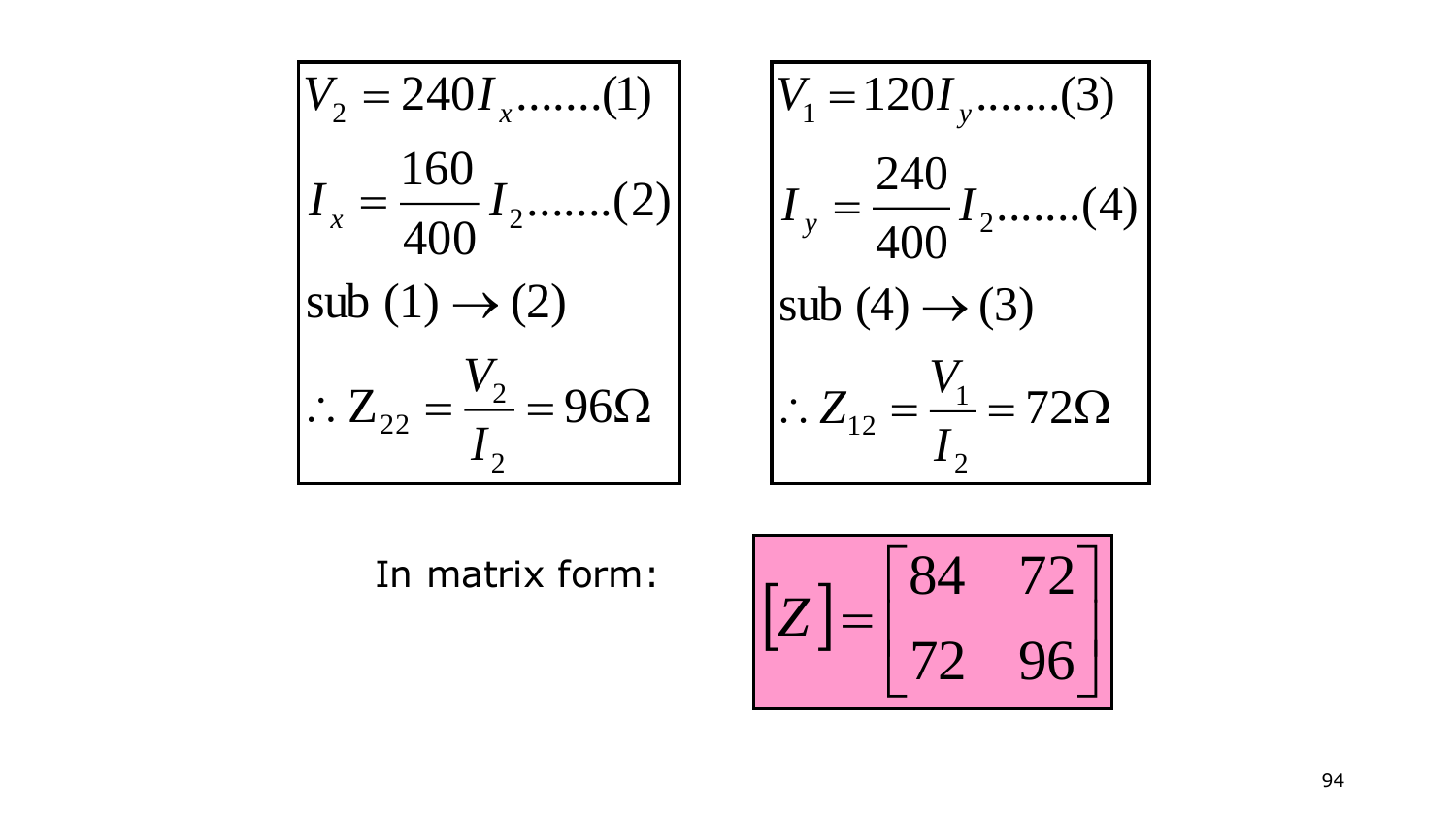**EXAMPLE 13.1** Find the Z-parameters of the two-port circuit in Fig. 13-2. Apply KVL around the two loops in Fig. 13-2 with loop currents  $I_1$  and  $I_2$  to obtain





By comparing  $(I)$  and  $(3)$ , the Z-parameters of the circuit are found to be

$$
Z_{11} = s + 2 \nZ_{12} = Z_{21} = s \nZ_{22} = s + 3
$$
\n(4)

Note that in this example  $Z_{12} = Z_{21}$ .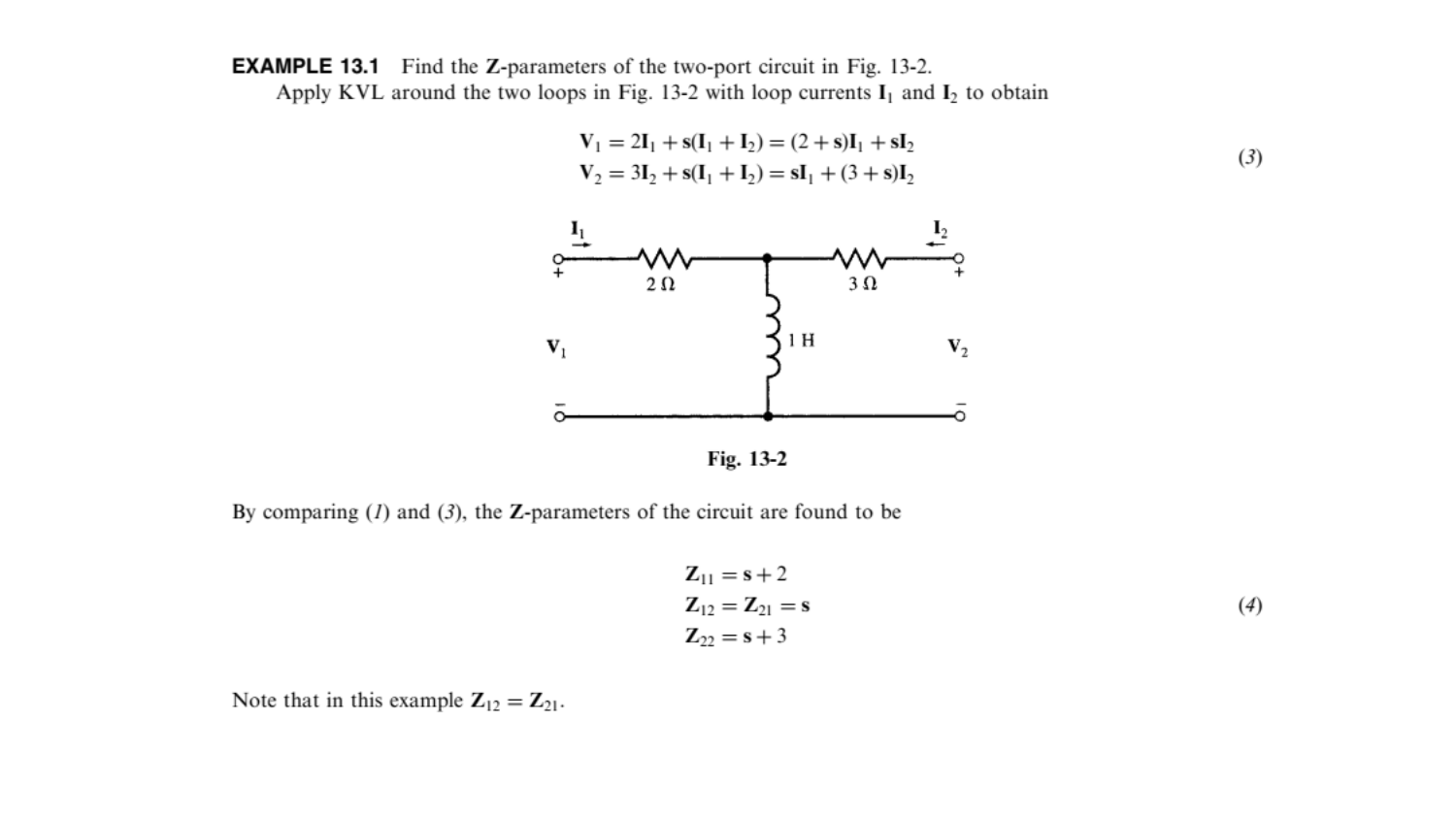## Example 2

Find the  $Z$  – parameter of the circuit below

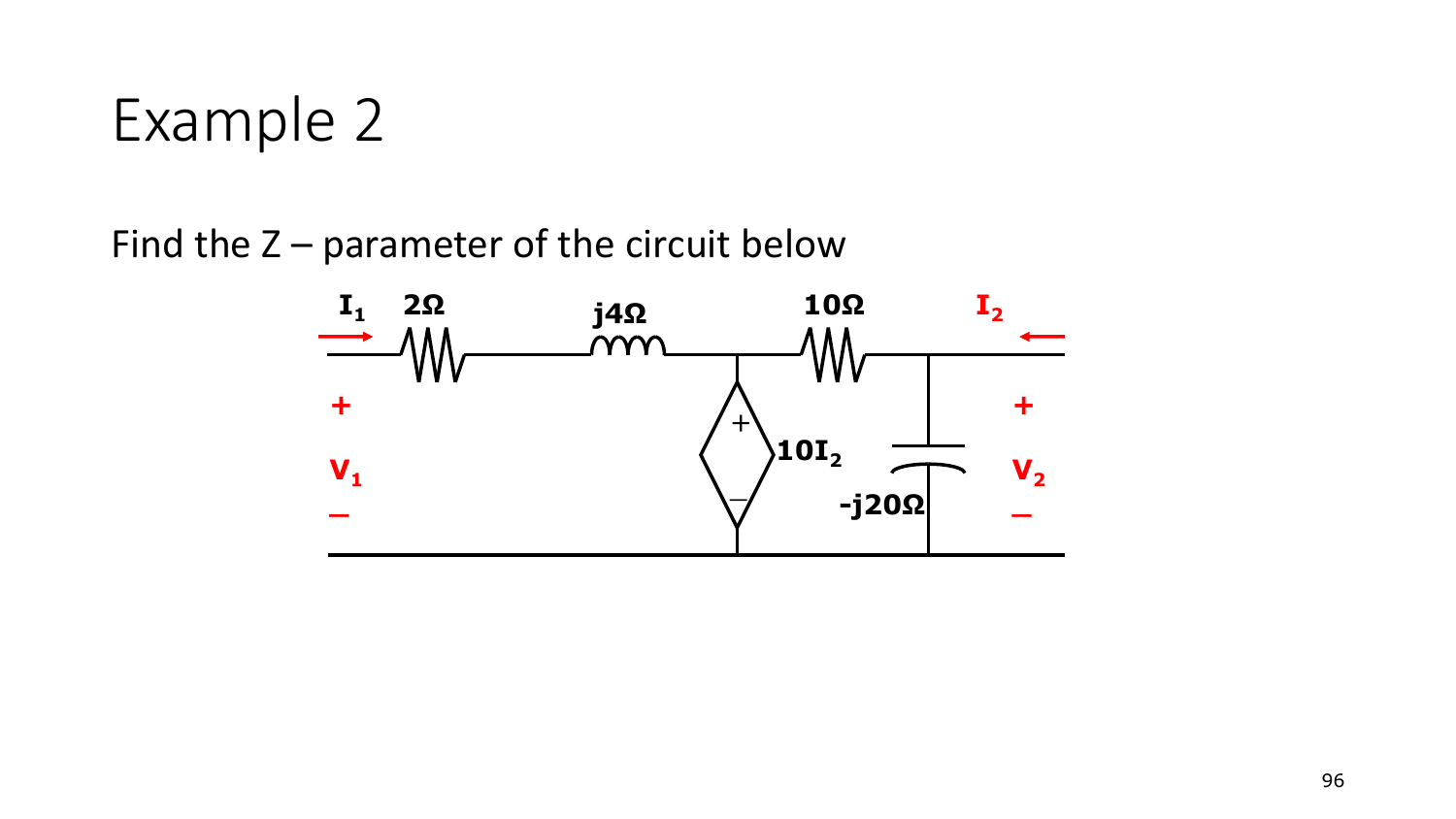## Solution

i)  $I_2 = 0$  (open circuit port 2). Redraw the circuit.



$$
V_1 = I_1 (2 + j4)
$$
  
\n
$$
\therefore Z_{11} = \frac{V_1}{I_1} = (2 + j4) \Omega
$$
  
\n
$$
V_2 = 0 \text{ (short circuit)}
$$
  
\n
$$
\therefore Z_{21} = 0 \Omega
$$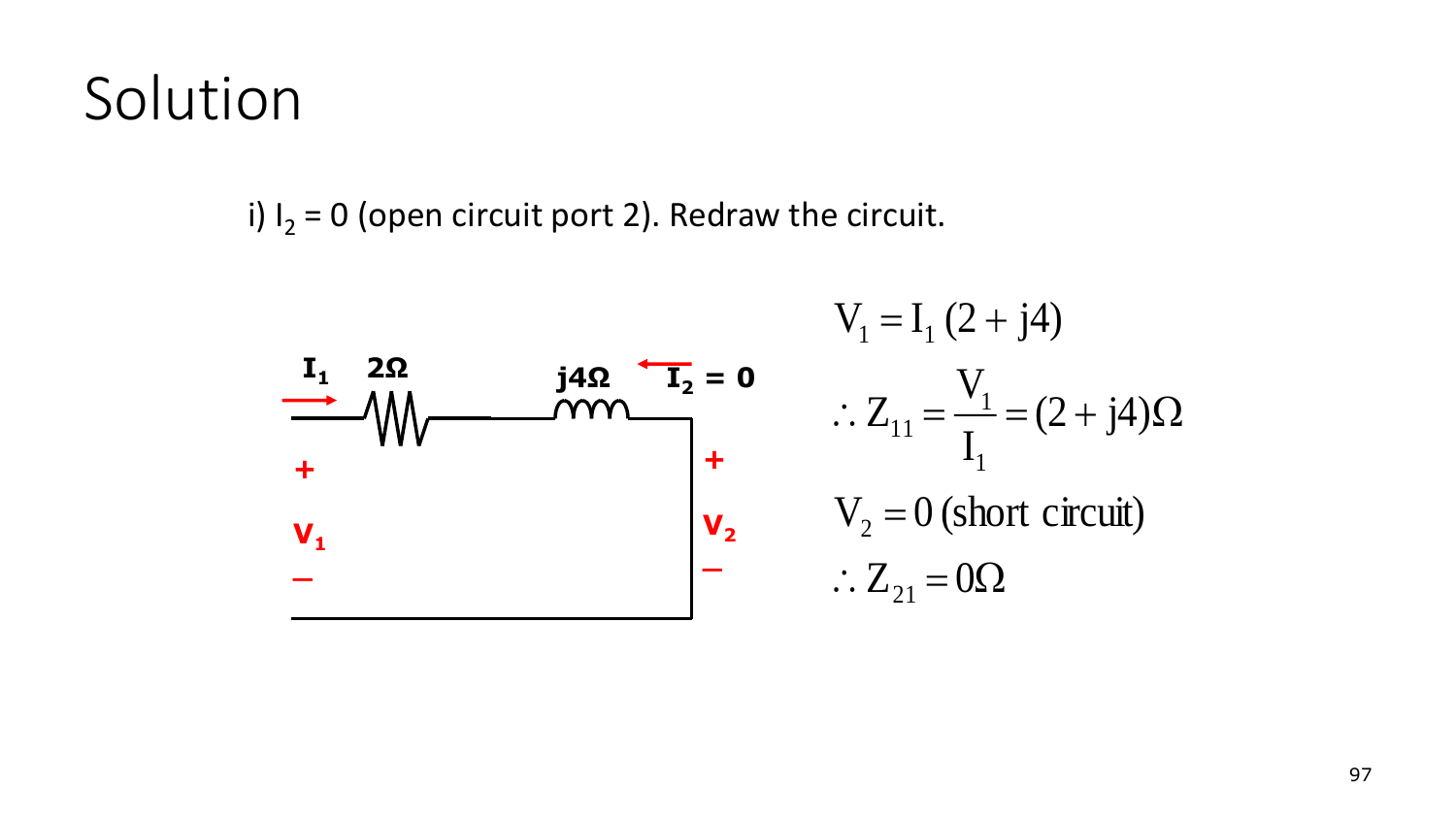ii)  $I_1 = 0$  (open circuit port 1). Redraw the circuit.

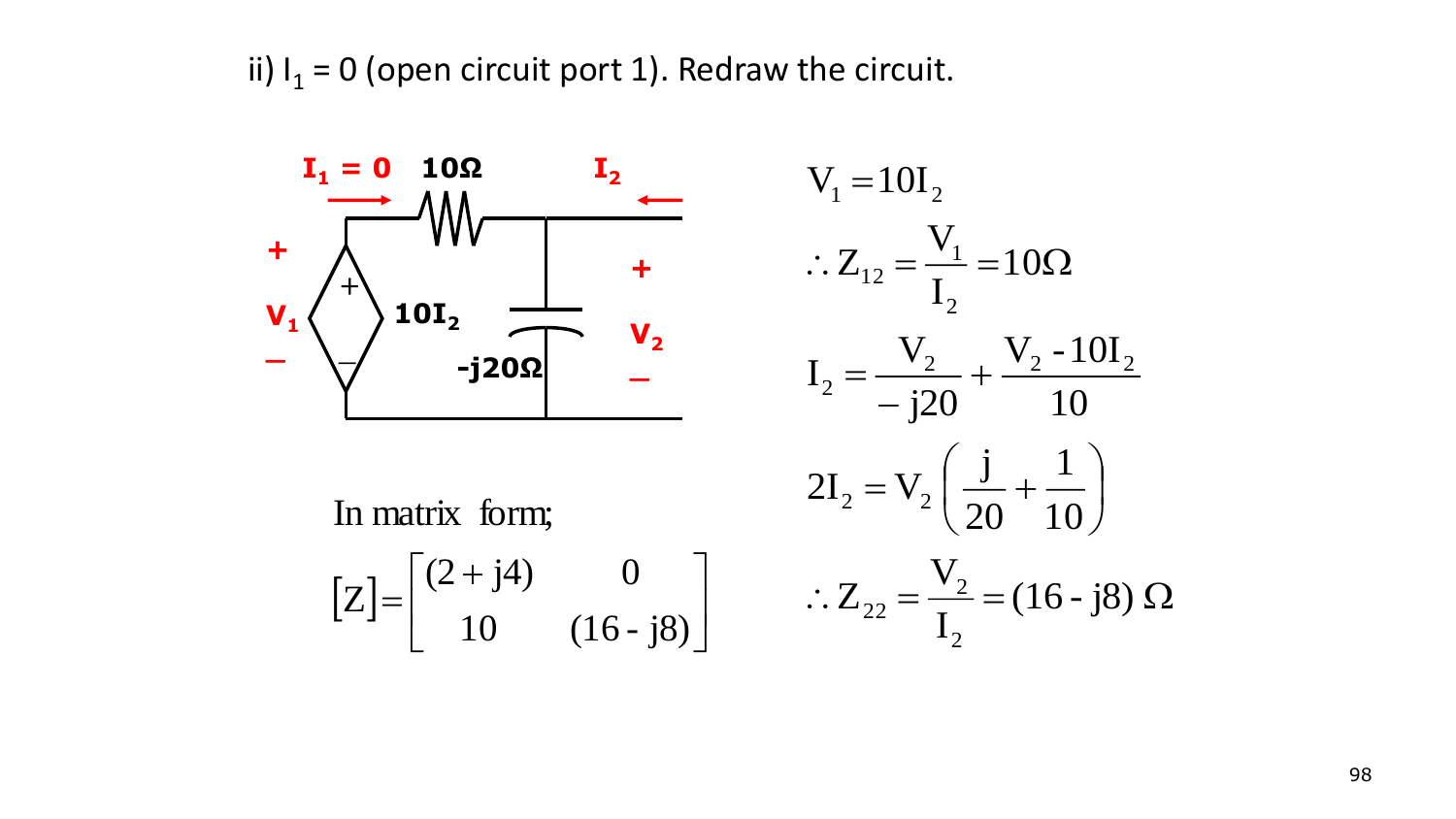## Y - PARAMETER

- Y parameter also called admittance parameter and the units is siemens (S).
- The "black box" that we want to replace with the Y-parameter is shown below.